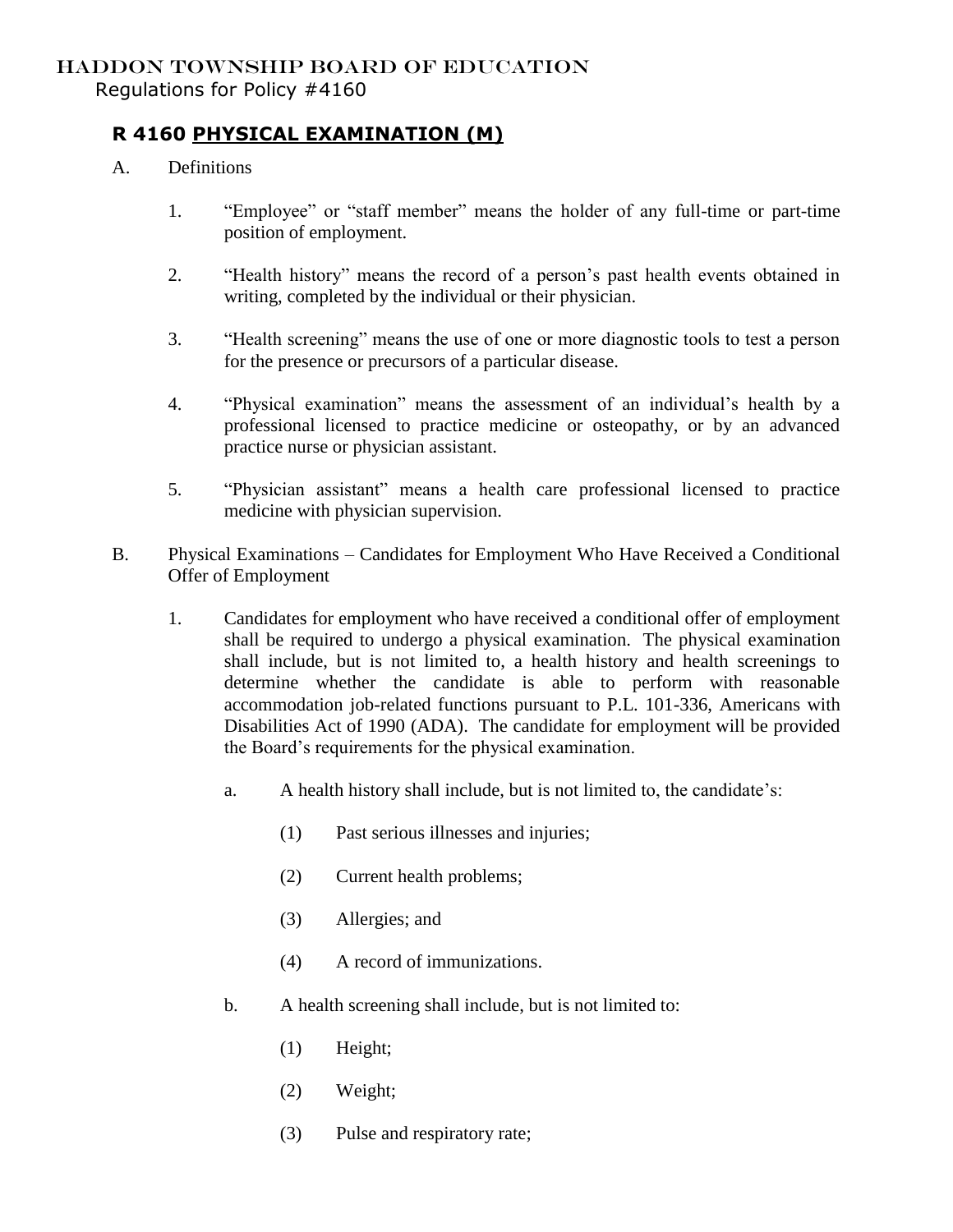- (4) Hearing screening;
- (5) Blood pressure;
- (6) Vision screening;
- C. Medical Requirements Upon Employment
	- 1. A Mantoux tuberculosis test shall be given upon employment of all newly hired staff members (full-time and part-time), and to all student teachers, school bus drivers on contract with the district, and to contractors or volunteers who have contact with students. Tuberculosis testing is not required for volunteers working with students less than twenty hours per month.
		- a. Tuberculosis testing is not required:
			- (1) For new staff members, student teachers, and contractors of the school district with a documented negative tuberculosis test result in the last six months or a documented positive tuberculosis test, regardless of when this test was done; or
			- (2) For a school district staff member transferring between school districts or from a non-public school within New Jersey with a documented tuberculosis test result upon his/her initial employment by a New Jersey school.
		- b. Staff members, student teachers, contractors or volunteers who have contact with students and claim a religious exemption cannot be compelled to submit to tuberculosis testing. In these instances, a symptom assessment must be done (TB-8 Form). If TB-like symptoms are reported, a physician must document that the staff member, student teacher, contractor, or volunteer does not have an active disease.
			- (1) The school district shall determine the criteria essential to document a valid religious exemption.
		- c. Procedures for the administration of the Mantoux tuberculosis test, interpretation of reactions, follow-up procedures, and reporting shall be conducted in accordance with the guidelines and requirements of the New Jersey Department of Health.
	- 2. An individual support staff member may provide health-status information, including medications, that may be of value to medical personnel in the event of an emergency requiring treatment. In such instances, the support staff member may also choose to share with the Principal and, if desired, with the certified school nurse, information regarding current health status to assure ready access in a medical emergency.